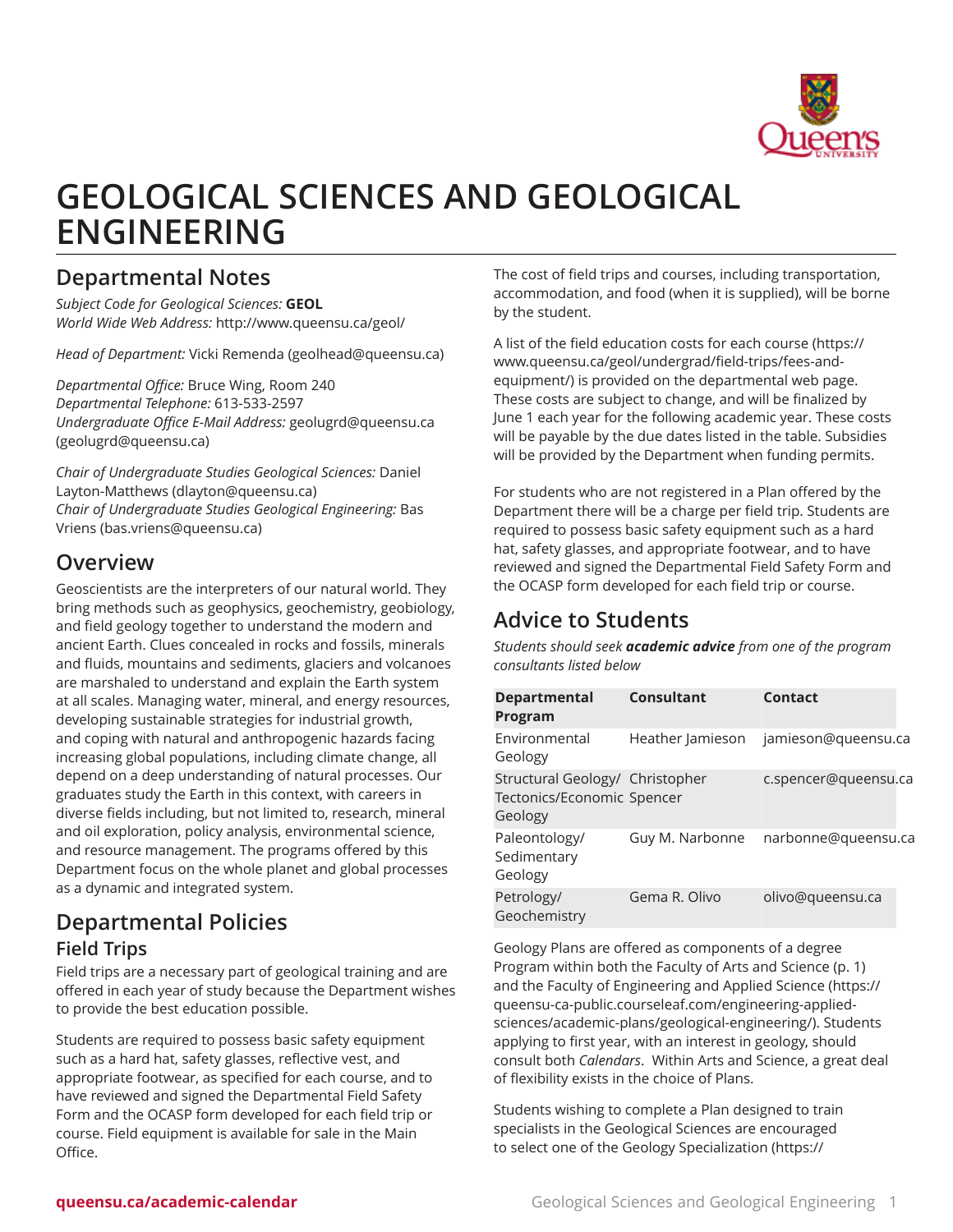

[queensu-ca-public.courseleaf.com/arts-science/schools](https://queensu-ca-public.courseleaf.com/arts-science/schools-departments-programs/geological-sciences-engineering/geology-specialization-science-bs-honours/)[departments-programs/geological-sciences-engineering/](https://queensu-ca-public.courseleaf.com/arts-science/schools-departments-programs/geological-sciences-engineering/geology-specialization-science-bs-honours/) [geology-specialization-science-bs-honours/\)](https://queensu-ca-public.courseleaf.com/arts-science/schools-departments-programs/geological-sciences-engineering/geology-specialization-science-bs-honours/) or [Major](https://queensu-ca-public.courseleaf.com/arts-science/schools-departments-programs/geological-sciences-engineering/geology-major-science-bs-honours/) [Plans](https://queensu-ca-public.courseleaf.com/arts-science/schools-departments-programs/geological-sciences-engineering/geology-major-science-bs-honours/) [\(https://queensu-ca-public.courseleaf.com/arts](https://queensu-ca-public.courseleaf.com/arts-science/schools-departments-programs/geological-sciences-engineering/geology-major-science-bs-honours/)[science/schools-departments-programs/geological](https://queensu-ca-public.courseleaf.com/arts-science/schools-departments-programs/geological-sciences-engineering/geology-major-science-bs-honours/)[sciences-engineering/geology-major-science-bs-honours/](https://queensu-ca-public.courseleaf.com/arts-science/schools-departments-programs/geological-sciences-engineering/geology-major-science-bs-honours/)). The [Geology Specialization Plan](https://queensu-ca-public.courseleaf.com/arts-science/schools-departments-programs/geological-sciences-engineering/geology-specialization-science-bs-honours/) [\(https://queensu-ca](https://queensu-ca-public.courseleaf.com/arts-science/schools-departments-programs/geological-sciences-engineering/geology-specialization-science-bs-honours/)[public.courseleaf.com/arts-science/schools-departments](https://queensu-ca-public.courseleaf.com/arts-science/schools-departments-programs/geological-sciences-engineering/geology-specialization-science-bs-honours/)[programs/geological-sciences-engineering/geology](https://queensu-ca-public.courseleaf.com/arts-science/schools-departments-programs/geological-sciences-engineering/geology-specialization-science-bs-honours/)[specialization-science-bs-honours/](https://queensu-ca-public.courseleaf.com/arts-science/schools-departments-programs/geological-sciences-engineering/geology-specialization-science-bs-honours/)) provides the opportunity for intensive study of Geology and the supporting sciences. It is intended to fulfill the 'Knowledge Requirements' for registration as a Professional Geoscientist. The [Geology](https://queensu-ca-public.courseleaf.com/arts-science/schools-departments-programs/geological-sciences-engineering/geology-major-science-bs-honours/) [Major Plan](https://queensu-ca-public.courseleaf.com/arts-science/schools-departments-programs/geological-sciences-engineering/geology-major-science-bs-honours/) [\(https://queensu-ca-public.courseleaf.com/](https://queensu-ca-public.courseleaf.com/arts-science/schools-departments-programs/geological-sciences-engineering/geology-major-science-bs-honours/) [arts-science/schools-departments-programs/geological](https://queensu-ca-public.courseleaf.com/arts-science/schools-departments-programs/geological-sciences-engineering/geology-major-science-bs-honours/)[sciences-engineering/geology-major-science-bs-honours/](https://queensu-ca-public.courseleaf.com/arts-science/schools-departments-programs/geological-sciences-engineering/geology-major-science-bs-honours/)) is ideal for students who are interested in a career-oriented program in the geosciences that also allows a wider choice of supporting and elective courses. Another alternative route, for students who are particularly interested in the solidearth aspects of environmental science, is the [Environmental](https://queensu-ca-public.courseleaf.com/arts-science/schools-departments-programs/geological-sciences-engineering/environmental-geology-specialization-science-bs-honours/) [Geology Plan](https://queensu-ca-public.courseleaf.com/arts-science/schools-departments-programs/geological-sciences-engineering/environmental-geology-specialization-science-bs-honours/) ([https://queensu-ca-public.courseleaf.com/arts](https://queensu-ca-public.courseleaf.com/arts-science/schools-departments-programs/geological-sciences-engineering/environmental-geology-specialization-science-bs-honours/)[science/schools-departments-programs/geological-sciences](https://queensu-ca-public.courseleaf.com/arts-science/schools-departments-programs/geological-sciences-engineering/environmental-geology-specialization-science-bs-honours/)[engineering/environmental-geology-specialization-science-bs](https://queensu-ca-public.courseleaf.com/arts-science/schools-departments-programs/geological-sciences-engineering/environmental-geology-specialization-science-bs-honours/)[honours/\)](https://queensu-ca-public.courseleaf.com/arts-science/schools-departments-programs/geological-sciences-engineering/environmental-geology-specialization-science-bs-honours/).

Students wishing to study geology and another subject should consider geology as one component of a Major-Minor degree combination. The [Minor \(Science\)](https://queensu-ca-public.courseleaf.com/arts-science/schools-departments-programs/geological-sciences-engineering/geology-minor-science/) [\(https://queensu](https://queensu-ca-public.courseleaf.com/arts-science/schools-departments-programs/geological-sciences-engineering/geology-minor-science/)[ca-public.courseleaf.com/arts-science/schools-departments](https://queensu-ca-public.courseleaf.com/arts-science/schools-departments-programs/geological-sciences-engineering/geology-minor-science/)[programs/geological-sciences-engineering/geology-minor](https://queensu-ca-public.courseleaf.com/arts-science/schools-departments-programs/geological-sciences-engineering/geology-minor-science/)[science/](https://queensu-ca-public.courseleaf.com/arts-science/schools-departments-programs/geological-sciences-engineering/geology-minor-science/)) may be combined with a Major in virtually any other subject, and provides a solid introduction to the Geological Sciences. As the General [\(Science\)](https://queensu-ca-public.courseleaf.com/arts-science/schools-departments-programs/geological-sciences-engineering/geology-general-science-bs/) ([https://queensu-ca](https://queensu-ca-public.courseleaf.com/arts-science/schools-departments-programs/geological-sciences-engineering/geology-general-science-bs/)[public.courseleaf.com/arts-science/schools-departments](https://queensu-ca-public.courseleaf.com/arts-science/schools-departments-programs/geological-sciences-engineering/geology-general-science-bs/)[programs/geological-sciences-engineering/geology-general](https://queensu-ca-public.courseleaf.com/arts-science/schools-departments-programs/geological-sciences-engineering/geology-general-science-bs/)[science-bs/\)](https://queensu-ca-public.courseleaf.com/arts-science/schools-departments-programs/geological-sciences-engineering/geology-general-science-bs/), this same Plan when taken alone leads to a 3 year B.Sc. degree in Geology. Students who want to explore the field of Geological Sciences but with greater flexibility in choice of courses should consider combining the [Geology](https://queensu-ca-public.courseleaf.com/arts-science/schools-departments-programs/geological-sciences-engineering/geology-minor-arts/) [Minor \(Arts\) Plan](https://queensu-ca-public.courseleaf.com/arts-science/schools-departments-programs/geological-sciences-engineering/geology-minor-arts/) [\(https://queensu-ca-public.courseleaf.com/](https://queensu-ca-public.courseleaf.com/arts-science/schools-departments-programs/geological-sciences-engineering/geology-minor-arts/) [arts-science/schools-departments-programs/geological](https://queensu-ca-public.courseleaf.com/arts-science/schools-departments-programs/geological-sciences-engineering/geology-minor-arts/)[sciences-engineering/geology-minor-arts/](https://queensu-ca-public.courseleaf.com/arts-science/schools-departments-programs/geological-sciences-engineering/geology-minor-arts/)) in a Major-Minor degree combination. The General (Arts) in [Geology](https://queensu-ca-public.courseleaf.com/arts-science/schools-departments-programs/geological-sciences-engineering/geology-general-arts-ba/) ([https://](https://queensu-ca-public.courseleaf.com/arts-science/schools-departments-programs/geological-sciences-engineering/geology-general-arts-ba/) [queensu-ca-public.courseleaf.com/arts-science/schools](https://queensu-ca-public.courseleaf.com/arts-science/schools-departments-programs/geological-sciences-engineering/geology-general-arts-ba/)[departments-programs/geological-sciences-engineering/](https://queensu-ca-public.courseleaf.com/arts-science/schools-departments-programs/geological-sciences-engineering/geology-general-arts-ba/) [geology-general-arts-ba/](https://queensu-ca-public.courseleaf.com/arts-science/schools-departments-programs/geological-sciences-engineering/geology-general-arts-ba/)), leading to a 3-year B.A. degree, is also available using the same suite of courses as the [Minor \(Arts\)](https://queensu-ca-public.courseleaf.com/arts-science/schools-departments-programs/geological-sciences-engineering/geology-minor-arts/) [\(https://queensu-ca-public.courseleaf.com/arts](https://queensu-ca-public.courseleaf.com/arts-science/schools-departments-programs/geological-sciences-engineering/geology-minor-arts/)[science/schools-departments-programs/geological-sciences](https://queensu-ca-public.courseleaf.com/arts-science/schools-departments-programs/geological-sciences-engineering/geology-minor-arts/)[engineering/geology-minor-arts/](https://queensu-ca-public.courseleaf.com/arts-science/schools-departments-programs/geological-sciences-engineering/geology-minor-arts/)).

If you have questions about the differences between the various programs, or on particular course selections, consult with the Chair of Undergraduate Studies before registration. Additional information about the various degree programs can be found by consulting the [Geoscience](https://www.queensu.ca/geol/undergrad/geological-sciences/) Program webpage ([https://www.queensu.ca/geol/undergrad/geological](https://www.queensu.ca/geol/undergrad/geological-sciences/)[sciences/\)](https://www.queensu.ca/geol/undergrad/geological-sciences/).

## **Special Study Opportunities**

Specialized graduate courses in some areas of Geology are available to qualified students in their final year, and may be counted for advanced standing in a Master's degree at Queen' University. For details, consult the Chair of Undergraduate Studies.

## **Faculty**

- [Alexander](https://can01.safelinks.protection.outlook.com/?url=http%3A%2F%2Fsea-level.org%2F&data=02%7C01%7Cdumondl%40queensu.ca%7C6f0765e6815c42bd07a308d8234ccad3%7Cd61ecb3b38b142d582c4efb2838b925c%7C1%7C0%7C637298160011050195&sdata=PZaExFZ0GKz31iAL%2FryIm4HjcApNN%2BJjMLUzInbB%2BdQ%3D&reserved=0) Braun [\(https://](https://can01.safelinks.protection.outlook.com/?url=http%3A%2F%2Fsea-level.org%2F&data=02%7C01%7Cdumondl%40queensu.ca%7C6f0765e6815c42bd07a308d8234ccad3%7Cd61ecb3b38b142d582c4efb2838b925c%7C1%7C0%7C637298160011050195&sdata=PZaExFZ0GKz31iAL%2FryIm4HjcApNN%2BJjMLUzInbB%2BdQ%3D&reserved=0) [can01.safelinks.protection.outlook.com/?](https://can01.safelinks.protection.outlook.com/?url=http%3A%2F%2Fsea-level.org%2F&data=02%7C01%7Cdumondl%40queensu.ca%7C6f0765e6815c42bd07a308d8234ccad3%7Cd61ecb3b38b142d582c4efb2838b925c%7C1%7C0%7C637298160011050195&sdata=PZaExFZ0GKz31iAL%2FryIm4HjcApNN%2BJjMLUzInbB%2BdQ%3D&reserved=0) [url=http%3A%2F%2Fsea-level.org](https://can01.safelinks.protection.outlook.com/?url=http%3A%2F%2Fsea-level.org%2F&data=02%7C01%7Cdumondl%40queensu.ca%7C6f0765e6815c42bd07a308d8234ccad3%7Cd61ecb3b38b142d582c4efb2838b925c%7C1%7C0%7C637298160011050195&sdata=PZaExFZ0GKz31iAL%2FryIm4HjcApNN%2BJjMLUzInbB%2BdQ%3D&reserved=0) [%2F&data=02%7C01%7Cdumondl%40queensu.ca](https://can01.safelinks.protection.outlook.com/?url=http%3A%2F%2Fsea-level.org%2F&data=02%7C01%7Cdumondl%40queensu.ca%7C6f0765e6815c42bd07a308d8234ccad3%7Cd61ecb3b38b142d582c4efb2838b925c%7C1%7C0%7C637298160011050195&sdata=PZaExFZ0GKz31iAL%2FryIm4HjcApNN%2BJjMLUzInbB%2BdQ%3D&reserved=0) %7C6f0765e6815c42bd07a308d8234ccad3%7Cd61ecb3b38b142d5 %7C1%7C0%7C637298160011050195&sdata=PZaExFZ0GKz31 [%2FryIm4HjcApNN%2BJjMLUzInbB%2BdQ](https://can01.safelinks.protection.outlook.com/?url=http%3A%2F%2Fsea-level.org%2F&data=02%7C01%7Cdumondl%40queensu.ca%7C6f0765e6815c42bd07a308d8234ccad3%7Cd61ecb3b38b142d582c4efb2838b925c%7C1%7C0%7C637298160011050195&sdata=PZaExFZ0GKz31iAL%2FryIm4HjcApNN%2BJjMLUzInbB%2BdQ%3D&reserved=0) [%3D&reserved=0](https://can01.safelinks.protection.outlook.com/?url=http%3A%2F%2Fsea-level.org%2F&data=02%7C01%7Cdumondl%40queensu.ca%7C6f0765e6815c42bd07a308d8234ccad3%7Cd61ecb3b38b142d582c4efb2838b925c%7C1%7C0%7C637298160011050195&sdata=PZaExFZ0GKz31iAL%2FryIm4HjcApNN%2BJjMLUzInbB%2BdQ%3D&reserved=0))
- [Jennifer Day](https://www.queensu.ca/geol/jennifer-day/) [\(https://www.queensu.ca/geol/jennifer-day/\)](https://www.queensu.ca/geol/jennifer-day/)
- [Mark Diederichs](https://www.queensu.ca/geol/diederichs/) ([https://www.queensu.ca/geol/](https://www.queensu.ca/geol/diederichs/) [diederichs/\)](https://www.queensu.ca/geol/diederichs/)
- Georgia [Fotopoulos](https://www.queensu.ca/geol/fotopoulos/) ([https://www.queensu.ca/geol/](https://www.queensu.ca/geol/fotopoulos/) [fotopoulos/](https://www.queensu.ca/geol/fotopoulos/))
- [Hom Nath Gharti](https://www.queensu.ca/geol/hom-nath-gharti/) [\(https://www.queensu.ca/geol/hom](https://www.queensu.ca/geol/hom-nath-gharti/)[nath-gharti/](https://www.queensu.ca/geol/hom-nath-gharti/))
- [Laurent](https://www.queensu.ca/geol/godin/) Godin [\(https://www.queensu.ca/geol/godin/](https://www.queensu.ca/geol/godin/))
- Rob [Harrap](https://www.queensu.ca/geol/harrap/) [\(https://www.queensu.ca/geol/harrap/\)](https://www.queensu.ca/geol/harrap/)
- [Jean Hutchinso](https://www.queensu.ca/geol/hutchinson/) [\(https://www.queensu.ca/geol/](https://www.queensu.ca/geol/hutchinson/) [hutchinson/\)](https://www.queensu.ca/geol/hutchinson/)n
- [Heather Jamieson](https://www.queensu.ca/geol/jamieson/) [\(https://www.queensu.ca/geol/](https://www.queensu.ca/geol/jamieson/) [jamieson/\)](https://www.queensu.ca/geol/jamieson/)
- Daniel [Layton-Matthews](https://www.queensu.ca/geol/layton-matthews/) ([https://www.queensu.ca/geol/](https://www.queensu.ca/geol/layton-matthews/) [layton-matthews/\)](https://www.queensu.ca/geol/layton-matthews/)
- Matthew [Leybourne](https://www.queensu.ca/geol/people/faculty/) [\(https://www.queensu.ca/geol/](https://www.queensu.ca/geol/people/faculty/) [people/faculty/](https://www.queensu.ca/geol/people/faculty/))
- [Guy Narbonne](https://www.queensu.ca/geol/narbonne/) (<https://www.queensu.ca/geol/narbonne/>)
- [Gema Olivo](https://www.queensu.ca/geol/olivo/) [\(https://www.queensu.ca/geol/olivo/](https://www.queensu.ca/geol/olivo/))
- [Peir Pufahl](https://www.queensu.ca/geol/peir-pufahl/) (<https://www.queensu.ca/geol/peir-pufahl/>)
- [Vicki Remenda](http://www.universityresearch.ca/researchers/find-researchers/dr-victoria-remenda/) ([http://www.universityresearch.ca/](http://www.universityresearch.ca/researchers/find-researchers/dr-victoria-remenda/) [researchers/find-researchers/dr-victoria-remenda/](http://www.universityresearch.ca/researchers/find-researchers/dr-victoria-remenda/))
- [Christopher Spencer](https://www.queensu.ca/geol/christopher-spencer/) [\(https://www.queensu.ca/geol/](https://www.queensu.ca/geol/christopher-spencer/) [christopher-spencer/](https://www.queensu.ca/geol/christopher-spencer/))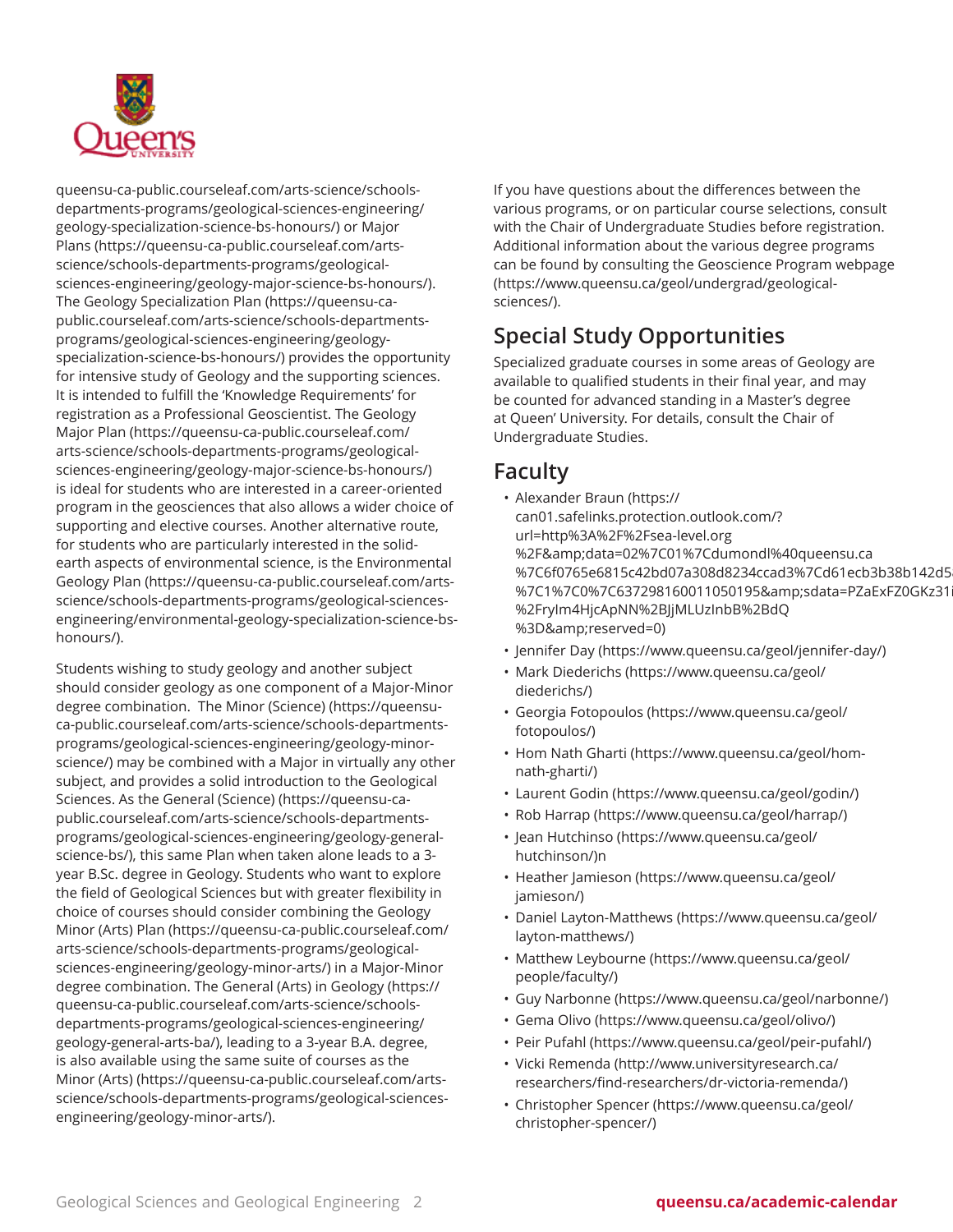

- [Elisabeth Steel](https://www.queensu.ca/geol/elisabeth-steel/) ([https://www.queensu.ca/geol/elisabeth](https://www.queensu.ca/geol/elisabeth-steel/)[steel/](https://www.queensu.ca/geol/elisabeth-steel/))
- Bas [Vriens](https://www.queensu.ca/geol/basvriens/) (<https://www.queensu.ca/geol/basvriens/>)

## **Specializations**

- [Environmental](https://queensu-ca-public.courseleaf.com/arts-science/schools-departments-programs/geological-sciences-engineering/environmental-geology-specialization-science-bs-honours/) Geology Specialization (Science) [Bachelor of Science \(Honours\)](https://queensu-ca-public.courseleaf.com/arts-science/schools-departments-programs/geological-sciences-engineering/environmental-geology-specialization-science-bs-honours/) ([https://queensu-ca](https://queensu-ca-public.courseleaf.com/arts-science/schools-departments-programs/geological-sciences-engineering/environmental-geology-specialization-science-bs-honours/)[public.courseleaf.com/arts-science/schools-departments](https://queensu-ca-public.courseleaf.com/arts-science/schools-departments-programs/geological-sciences-engineering/environmental-geology-specialization-science-bs-honours/)[programs/geological-sciences-engineering/environmental](https://queensu-ca-public.courseleaf.com/arts-science/schools-departments-programs/geological-sciences-engineering/environmental-geology-specialization-science-bs-honours/)[geology-specialization-science-bs-honours/\)](https://queensu-ca-public.courseleaf.com/arts-science/schools-departments-programs/geological-sciences-engineering/environmental-geology-specialization-science-bs-honours/)
- [Geology Specialization \(Science\) Bachelor of Science](https://queensu-ca-public.courseleaf.com/arts-science/schools-departments-programs/geological-sciences-engineering/geology-specialization-science-bs-honours/) [\(Honours\)](https://queensu-ca-public.courseleaf.com/arts-science/schools-departments-programs/geological-sciences-engineering/geology-specialization-science-bs-honours/) ([https://queensu-ca-public.courseleaf.com/](https://queensu-ca-public.courseleaf.com/arts-science/schools-departments-programs/geological-sciences-engineering/geology-specialization-science-bs-honours/) [arts-science/schools-departments-programs/geological](https://queensu-ca-public.courseleaf.com/arts-science/schools-departments-programs/geological-sciences-engineering/geology-specialization-science-bs-honours/)[sciences-engineering/geology-specialization-science-bs](https://queensu-ca-public.courseleaf.com/arts-science/schools-departments-programs/geological-sciences-engineering/geology-specialization-science-bs-honours/)[honours/\)](https://queensu-ca-public.courseleaf.com/arts-science/schools-departments-programs/geological-sciences-engineering/geology-specialization-science-bs-honours/)

## **Major**

• [Geology – Major \(Science\) – Bachelor of Science \(Honours\)](https://queensu-ca-public.courseleaf.com/arts-science/schools-departments-programs/geological-sciences-engineering/geology-major-science-bs-honours/) ([https://queensu-ca-public.courseleaf.com/arts-science/](https://queensu-ca-public.courseleaf.com/arts-science/schools-departments-programs/geological-sciences-engineering/geology-major-science-bs-honours/) [schools-departments-programs/geological-sciences](https://queensu-ca-public.courseleaf.com/arts-science/schools-departments-programs/geological-sciences-engineering/geology-major-science-bs-honours/)[engineering/geology-major-science-bs-honours/](https://queensu-ca-public.courseleaf.com/arts-science/schools-departments-programs/geological-sciences-engineering/geology-major-science-bs-honours/))

## **Generals/Minors**

- Geology General (Arts) [Bachelor](https://queensu-ca-public.courseleaf.com/arts-science/schools-departments-programs/geological-sciences-engineering/geology-general-arts-ba/) of Arts ([https://](https://queensu-ca-public.courseleaf.com/arts-science/schools-departments-programs/geological-sciences-engineering/geology-general-arts-ba/) [queensu-ca-public.courseleaf.com/arts-science/schools](https://queensu-ca-public.courseleaf.com/arts-science/schools-departments-programs/geological-sciences-engineering/geology-general-arts-ba/)[departments-programs/geological-sciences-engineering/](https://queensu-ca-public.courseleaf.com/arts-science/schools-departments-programs/geological-sciences-engineering/geology-general-arts-ba/) [geology-general-arts-ba/](https://queensu-ca-public.courseleaf.com/arts-science/schools-departments-programs/geological-sciences-engineering/geology-general-arts-ba/))
- Geology General (Science) [Bachelor](https://queensu-ca-public.courseleaf.com/arts-science/schools-departments-programs/geological-sciences-engineering/geology-general-science-bs/) of Science [\(https://](https://queensu-ca-public.courseleaf.com/arts-science/schools-departments-programs/geological-sciences-engineering/geology-general-science-bs/) [queensu-ca-public.courseleaf.com/arts-science/schools](https://queensu-ca-public.courseleaf.com/arts-science/schools-departments-programs/geological-sciences-engineering/geology-general-science-bs/)[departments-programs/geological-sciences-engineering/](https://queensu-ca-public.courseleaf.com/arts-science/schools-departments-programs/geological-sciences-engineering/geology-general-science-bs/) [geology-general-science-bs/](https://queensu-ca-public.courseleaf.com/arts-science/schools-departments-programs/geological-sciences-engineering/geology-general-science-bs/))
- [Geology Minor \(Arts\)](https://queensu-ca-public.courseleaf.com/arts-science/schools-departments-programs/geological-sciences-engineering/geology-minor-arts/) ([https://queensu-ca](https://queensu-ca-public.courseleaf.com/arts-science/schools-departments-programs/geological-sciences-engineering/geology-minor-arts/)[public.courseleaf.com/arts-science/schools-departments](https://queensu-ca-public.courseleaf.com/arts-science/schools-departments-programs/geological-sciences-engineering/geology-minor-arts/)[programs/geological-sciences-engineering/geology-minor](https://queensu-ca-public.courseleaf.com/arts-science/schools-departments-programs/geological-sciences-engineering/geology-minor-arts/)[arts/](https://queensu-ca-public.courseleaf.com/arts-science/schools-departments-programs/geological-sciences-engineering/geology-minor-arts/))
- [Geology Minor \(Science\)](https://queensu-ca-public.courseleaf.com/arts-science/schools-departments-programs/geological-sciences-engineering/geology-minor-science/) [\(https://queensu-ca](https://queensu-ca-public.courseleaf.com/arts-science/schools-departments-programs/geological-sciences-engineering/geology-minor-science/)[public.courseleaf.com/arts-science/schools-departments](https://queensu-ca-public.courseleaf.com/arts-science/schools-departments-programs/geological-sciences-engineering/geology-minor-science/)[programs/geological-sciences-engineering/geology-minor](https://queensu-ca-public.courseleaf.com/arts-science/schools-departments-programs/geological-sciences-engineering/geology-minor-science/)[science/](https://queensu-ca-public.courseleaf.com/arts-science/schools-departments-programs/geological-sciences-engineering/geology-minor-science/))

## **Courses**

## **GEOL 102 Gemstones: Their Art, History and Science Units: 3.00**

Gemstones have played an important role in society throughout history. The role of gemstones and other precious materials will be illustrated through the study of works of art and popular literature. The physical properties that make gems attractive are explained. Gemstone marketing and ethical considerations of mining methods will be explored. LEARNING HOURS 120 (24L;12T;36O;48P).

**Requirements:** Prerequisite None. **Offering Faculty:** Faculty of Arts and Science

## **GEOL 104 The Dynamic Earth Units: 3.00**

Introduction to the internal structure of the Earth and the processes that have shaped its surface. Global tectonics and continental movement, rock genesis, mountain building, glaciations and geological time. Laboratories include rock and mineral identification, and problem solving in historical geology, earthquakes, groundwater flow and coastal erosion. NOTE Also offered at the Bader International Studies Centre, Herstmonceux. Learning Hours may vary.

LEARNING HOURS 108 (36L;12Lb;60P).

**Requirements:** Prerequisite None.

**Course Equivalencies:** GEOL 104/105 / APSC 151 **Offering Faculty:** Faculty of Arts and Science

## **GEOL 106 Environmental Geology and Natural Hazards Units: 3.00**

The relationship between human-kind and our everchanging planet, with a focus on natural geologic hazards (volcanic eruptions, earthquakes, landslides, tsunamis, mass movement, floods, extraterrestrial impacts, etc.), and environmental impacts which result from population and land-use expansion and our increased use of water, energy and mineral resources. A study of the sources and impact of pollution and global climate change. Public perception of and response to geological risk.

NOTE Also offered at the Bader International Studies Centre, Herstmonceux. Learning Hours may vary.

LEARNING HOURS 120 (36L;12O;72P).

**Requirements:** Prerequisite None.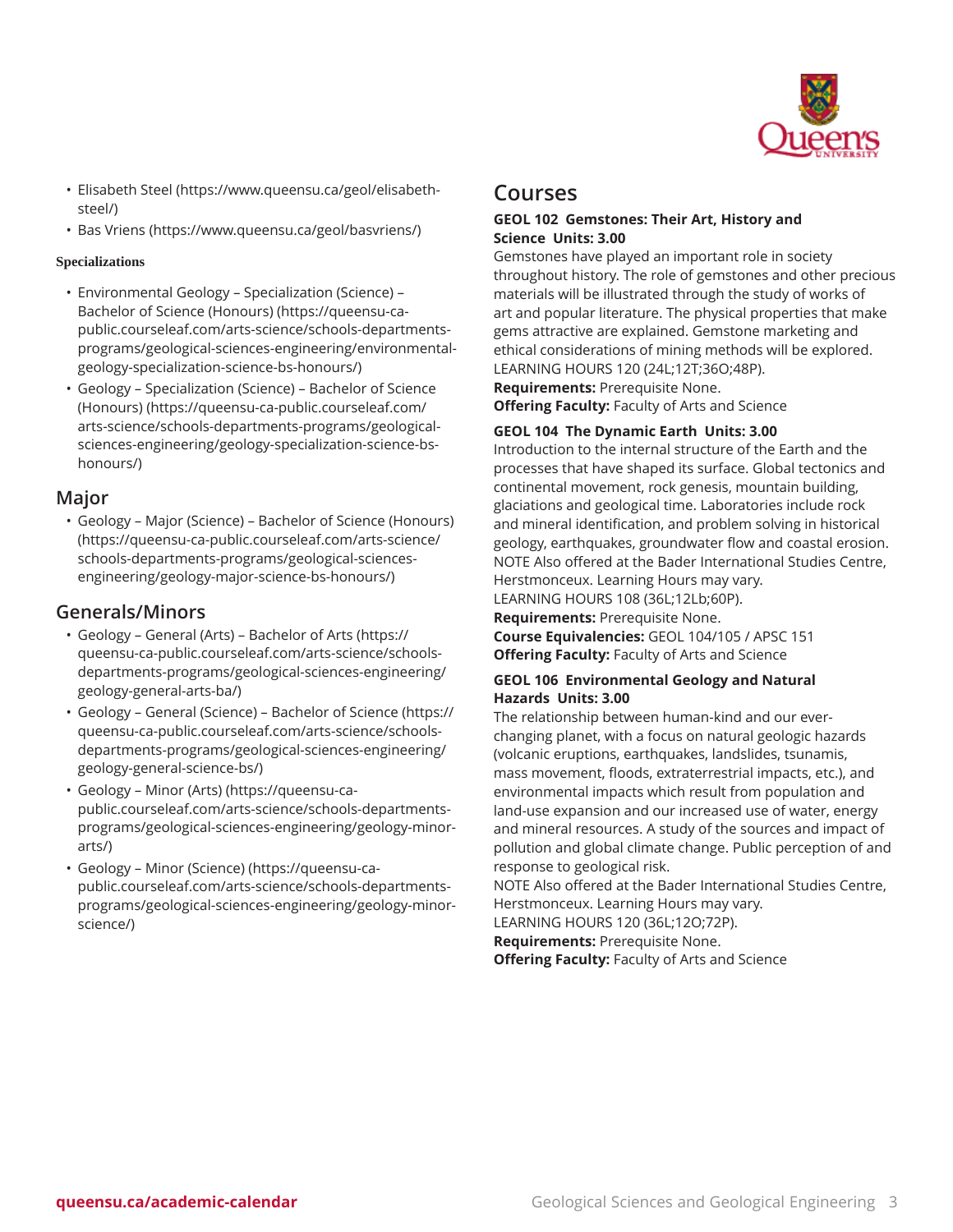

## **GEOL 107 History of Life Units: 3.00**

The history of life, from its inception four billion years ago to the present day, focusing on the inter-relationship between organic evolution and global change. Coevolution of early life and the atmosphere; development of marine animals and their ecosystems; invasion of the land; dinosaurs and their world; mass extinctions; the Age of Mammals; and hominid evolution. Lectures plus three three-hour laboratories. LEARNING HOURS 120 (36L;12Lb;12O;60P).

**Requirements:** Prerequisite None.

**Offering Faculty:** Faculty of Arts and Science

## **GEOL 200 Oceanography Units: 3.00**

Introduction to marine science. Topics include: ocean basins and their sediments; seawater chemistry/biochemistry; ocean waves, tides and currents; ocean-atmosphere interaction; polar to tropical organism communities; marine resources; environmental concerns; global change.

LEARNING HOURS 114 (36L;12Pc;12O;48P). **Requirements:** Prerequisite BIOL 102 or BIOL 103 or

CHEM 112 or GEOL 104 or GEOL 106 or GEOL 107 or PHYS 104 or PHYS 106 or PHYS 107 or PHYS 117. **Offering Faculty:** Faculty of Arts and Science

#### **GEOL 211 Geological Engr Field Methods Units: 4.50**

A field-based course stressing methods used in geological engineering site investigation. Includes field characterization of engineering properties and behaviour of earth materials and their structures. Student teams conduct eight site investigations that address geological engineering problems.

Two of these involve the design of an infrastructure improvement project, with geological considerations. Results are presented in weekly engineering reports illustrated with maps and sections. (0/14/0/26/14)

**Requirements:** Must be registered in BASC **Offering Faculty:** Faculty of Arts and Science

## **GEOL 212 Introduction to Mineralogy Units: 3.00**

An introduction to the crystallography and crystal chemistry of rock-forming minerals for students not in the Geological Sciences. The structural, chemical and genetic aspects of the crystalline state as displayed by minerals are considered. **Requirements:** Prerequisite GEOL 104 or permission of the Department. Exclusion GEOL 232. Recommended 4U Chemistry is required.

**Offering Faculty:** Faculty of Arts and Science

## **GEOL 221 Geological Field Methods Units: 3.00**

The field study of surficial deposits, rock types, and geological processes, based on the geology of the Kingston area. Descriptions, samples and measurements acquired on several field trips will be analyzed, and the results recorded in maps, sections, and reports throughout the course. NOTE Transportation for multiple half-day Field Trips: estimated cost \$75.

NOTE Full Field Kit (or when multiple items are purchased individually): estimated cost \$259.

NOTE Department may require GEOL 104 and GEOL 221 be taken concurrently.

LEARNING HOURS 120 (24L;48Lb;12T;4Oc;24P).

**Requirements:** Prerequisite GEOL 104 or permission of the Department.

**Offering Faculty:** Faculty of Arts and Science

## **GEOL 232 Mineralogy Units: 3.00**

Characterization of rock- and soil-forming silicate and nonsilicate minerals (their crystallography, optical and physical behaviour, and crystal chemistry). The structural, chemical and genetic aspects of the crystalline state as displayed by minerals are considered. Implications of mineral properties for the engineering behaviour of soils and rocks, and for human needs, are discussed.

LEARNING HOURS 120 (36L;36Lb;48P).

**Requirements:** Prerequisite GEOL 104 or permission of the Department. Exclusion GEOL 212. Recommended 4U Chemistry is required.

**Offering Faculty:** Faculty of Arts and Science

## **GEOL 235 Igneous and Metamorphic Petrology Units: 3.00**

Introduction to the genesis and characterization of igneous and metamorphic rocks. Students will acquire skills to classify rocks and the theoretical background to place these rocks in the context of where, why, and how they form with implications for resource exploration and utilization. Macroscopic and microscopic properties will be studied. **Requirements:** Prerequisite GEOL 232.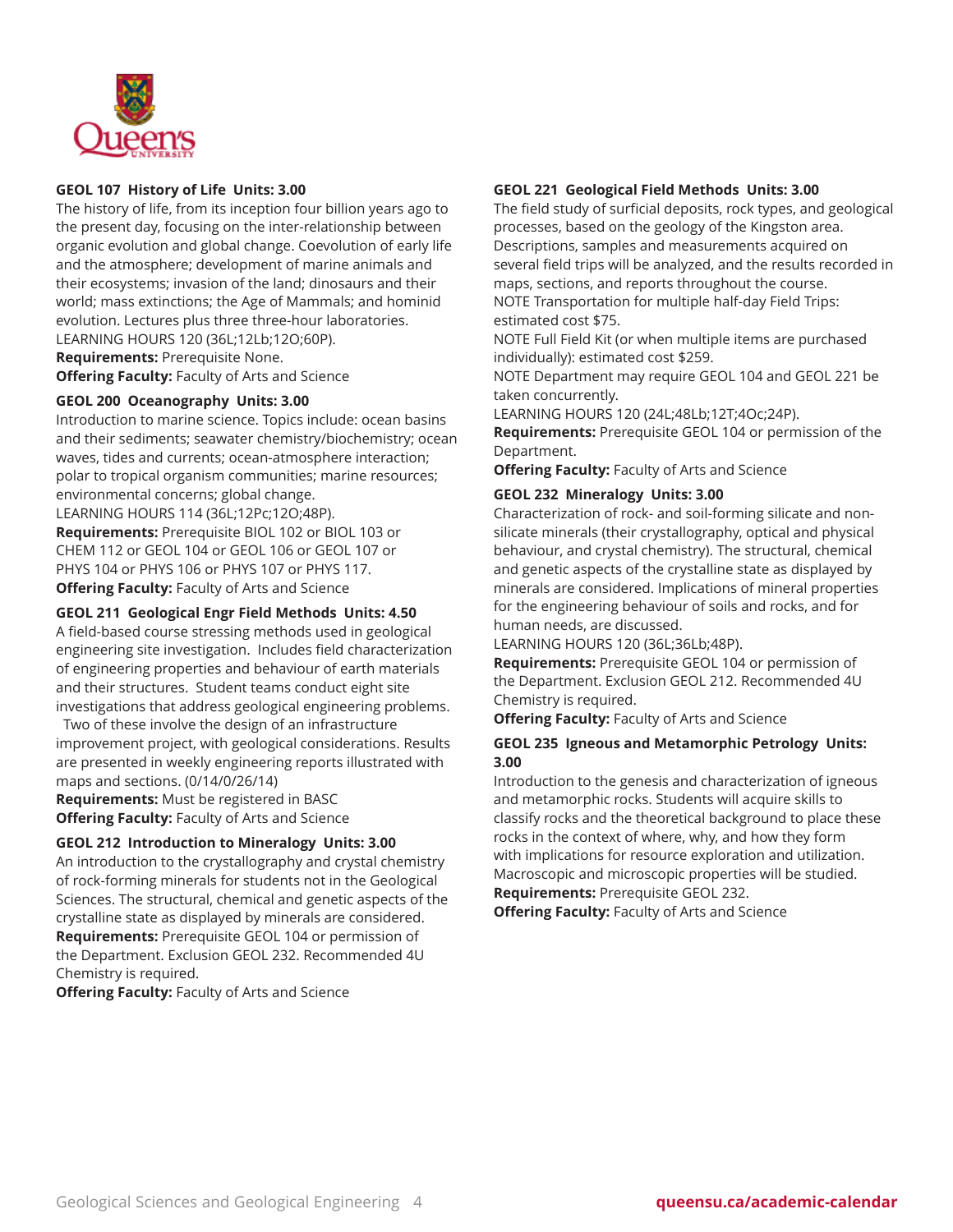

## **GEOL 238 Surficial Processes, Sedimentation and Stratigraphy Units: 3.00**

An examination of the genetic link between surficial geological processes and the sedimentary record produced by these processes. Students obtain an integrated overview of the nature and operation of the Earth-surface environment. Topics include origin of sedimentary rocks and their sedimentary structures, depositional environments and stratigraphic successions; stratigraphic principles and their application to sedimentary basins, with implications for hydrocarbon genesis; interaction of natural processes with human society.

LEARNING HOURS 130 (36L;22Lb;72P).

**Requirements:** Prerequisite GEOL 104 or permission of the Department.

**Offering Faculty:** Faculty of Arts and Science

## **GEOL 249 Geophysical Characterization of the Earth Units: 3.00**

The application of physical principles to examine and characterize the Earth at all scales. The Earth's physical properties and dynamic processes will be assessed and evaluated by integrating such topics as gravity, seismology, magnetism, geochronology, and heat flow, as related to scientific and engineering problems.

LEARNING HOURS 117 (36L;48Pc;7G;24P).

**Requirements:** Prerequisite GEOL 104 or permission of the Department. Corequisite (MATH 120 or MATH 121 or [MATH 123 and MATH 124]) and (PHYS 104 or PHYS 106 or PHYS 107 or PHYS 117 or PHYS 118) or permission of the Department. Exclusion GEOL 269.

**Offering Faculty:** Faculty of Arts and Science

## **GEOL 262 Geological Aspects of Mineral Deposits Units: 3.00**

The basic mineralogy and petrology of mineral deposits are examined. The formation and classification of mineral deposits, considering such aspects as tectonic setting, age, rock composition, geometry, and mineralogy are investigated. Emphasis is placed on the processes by which mineral deposits are formed and transformed, and their influence on mining and production. Laboratory work integrates geological information from the scale of hand samples to regional maps as tools to assist with mine design, estimation of ore grade and evaluation of issues related to ore processing. LEARNING HOURS 114 (36L;18Lb;60P).

**Requirements:** Prerequisite GEOL 104. One-Way Exclusion May not be taken with or after GEOL 232; GEOL 362. **Offering Faculty:** Faculty of Arts and Science

## **GEOL 269 Physics of the Earth Units: 3.00**

An examination of the physical principles and properties exhibited by the Earth which can be used to understand its origin, structure, dynamic processes, and evolution through time. Topics such as gravity, seismology, magnetism, geochronology, and heat flow are discussed in conjunction with the unifying theory of plate tectonics.

LEARNING HOURS 117 (36L;8T;42Pc;7G;24P).

**Requirements:** Prerequisite GEOL 104 or permission of the Department. Corequisite (MATH 120 or MATH 121 or [MATH 123 and MATH 124]) or permission of the Department. Exclusion GEOL 249. Recommended 4U Physics is required. **Offering Faculty:** Faculty of Arts and Science

## **GEOL 281 Earth Systems Eng I Units: 4.00**

Introduction to all of the integrated fields of Geological Engineering and the essence of engineering design in an earth-systems context. The focus is on geological engineering properties and processes, complementing the resource focus of Earth Systems Engineering II in the winter term. Projects involve engineering design problems with a particular focus on dealing with scale dependency, sampling confidence, natural variability and risk-assessment related to the quantification of engineering properties for geomaterials. Introductory geotechnical engineering, applied geophysics, and engineering hydrogeology methodology with emphasis on site investigation and design related to mining, tunnelling, infrastructure development, natural-hazard mitigation and environmental remediation and management. (0/0/0/32/16) **Requirements:** Must be registered in BASC **Offering Faculty:** Faculty of Arts and Science

## **GEOL 282 Managing Earth Systems: Resources and Environment Units: 3.00**

An earth-system engineering perspective on the nature, acquisition and utilization of energy, mineral and water resources, with particular emphasis on the environmental considerations in their extraction, processing, and use. Criteria for designing resource exploration programs are examined. Practical exercises, projects and seminars (team and individual) deal with these issues, and include the design of risk-management plans, environmental lifecycle assessments, sustainable systems and ore-reserve estimations.

**Requirements:** Prerequisite GEOL 221 or GEOL 232 or permission of the Department.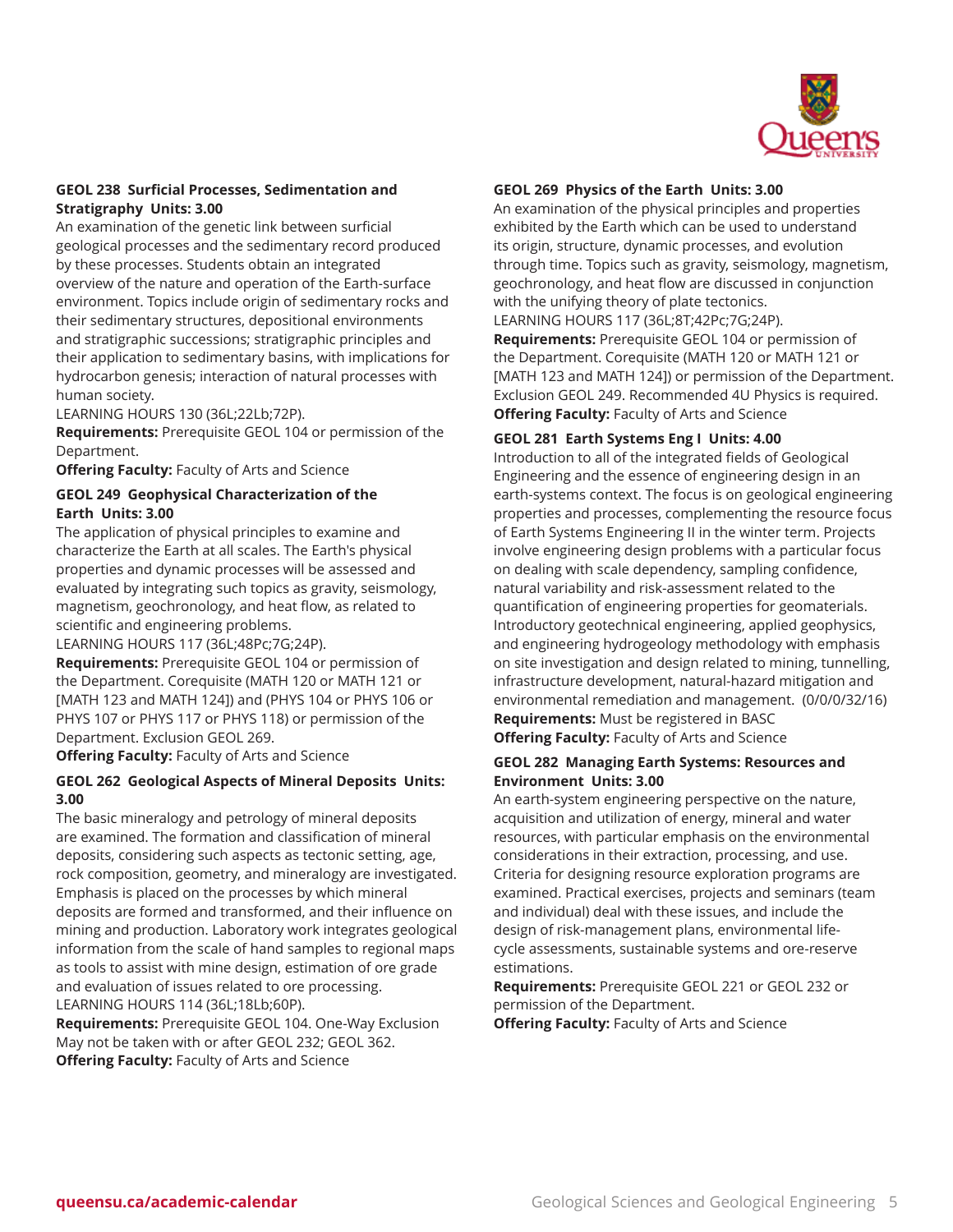

#### **GEOL 290 Worldbuilding Units: 3.00**

A blended in-person and online lecture and design studio course on the design of worlds for fiction, art, game-design, communications, and more. Lectures and guest-lectures emphasize the requisite science , humanities, and social sciences to constrain a collaborative worldbuilding exercise delivering a partially realized world.

LEARNING HOURS 122 (24L;18S;8T;72P).

**Requirements:** Prerequisite Level 2 or above. **Offering Term:** F

**Offering Faculty:** Fac of Engineering Appl Sci

#### **GEOL 291 Technical Communication I Units: 0.00**

This course provides instruction and practice in effective technical writing and oral presentation. The topics include amongst other things task definition, document structure and outlining. Many of the exercises will be linked to required oral and written communication tasks in other core courses. Open to Geological Engineering students only. (0/0/12/0/0)~ COURSE DELETED IN 2009/10) ~

**Requirements:** GEOL281

**Offering Faculty:** Faculty of Arts and Science

#### **GEOL 292 Technical Communication II Units: 0.00**

This course provides advanced instruction and practice in effective technical writing and oral presentation. Most exercises will be linked to required oral and written communication tasks in other courses. Open to Geological Engineering students only. (0/0/12/0/0)~ COURSE DELETED IN 2009/10 ~

#### **Requirements:** GEOL291

**Offering Faculty:** Faculty of Arts and Science

#### **GEOL 300 Geological Field School Units: 3.00**

An intensive one-week course taken immediately before the beginning of third year. Teams of students design and implement a geological field investigation program to produce and interpret geological field maps. NOTE Multiday Field/Camping Trip (Kaladar, Ontario): estimated cost \$450.

#### LEARNING HOURS 120 (120Oc).

**Requirements:** Prerequisite (GEOL 221 and GEOL 235) or permission of the Department. Note Visit the Department of Geological Science and Geological Engineering website for more information about this course.

**Offering Faculty:** Faculty of Arts and Science

#### **GEOL 301 Field Studies in Geology I Units: 1.50**

A multi-day field trip that uses stratigraphic, sedimentological, and paleontological data to interpret rock successions in a paleoenvironmental and tectonic context. Enrolment is limited.

NOTE Multiday Field Trip: estimated cost \$500. LEARNING HOURS 61 (1L;30Pc;15G;15P).

**Requirements:** Prerequisite GEOL 238. Corequisite (GEOL 321 or GEOL 337 or GEOL 368). Exclusion GEOL 302; GEOL 368 (prior to 2013); GEOL 478 (prior to 2013); GEOL 488 (prior to 2013). Note Visit the Department of Geological Science and Geological Engineering website for more information about this course.

**Offering Faculty:** Faculty of Arts and Science

**GEOL 302 Problems in Sedimentary Geology Units: 1.50** An independent study of the general links between tectonics and the nature of the sedimentary record in a variety of carbonate and siliciclastic depositional environments. NOTE This course is intended to provide an option for students in lieu of GEOL 301.

LEARNING HOURS 60 (10I;50P).

**Requirements:** Prerequisite GEOL 238. Corequisite ([GEOL 321 or GEOL 337 or GEOL 368] and permission of the Department). Exclusion GEOL 301; GEOL 368 (prior to 2013); GEOL 478 (prior to 2013); GEOL 488 (prior to 2013). **Offering Faculty:** Faculty of Arts and Science

#### **GEOL 310 Geological Engr Field School Units: 5.00**

An intensive two-week course taken immediately after final examinations in second year. Teams of students apply geological field methods and geological engineering assessment techniques learned during second year, as the basis for an engineering assessment of overburden and bedrock for a suite of specific engineering design outcomes. These outcomes include mineral resource evaluation, mine design, geotechnical stability and environmental baseline assessment related to future engineering works. In addition the students are expected to optimize the design of their own site investigation program to maximize the practical value of information obtained. A final site investigation and engineering report, including design solutions for the aforementioned problems, is presented and defended. Field safety regulations and safe practice are emphasized. (0/0/0/15/45)

**Requirements:** GEOL221 OR (GEOL211 AND GEOL235) **Offering Faculty:** Faculty of Arts and Science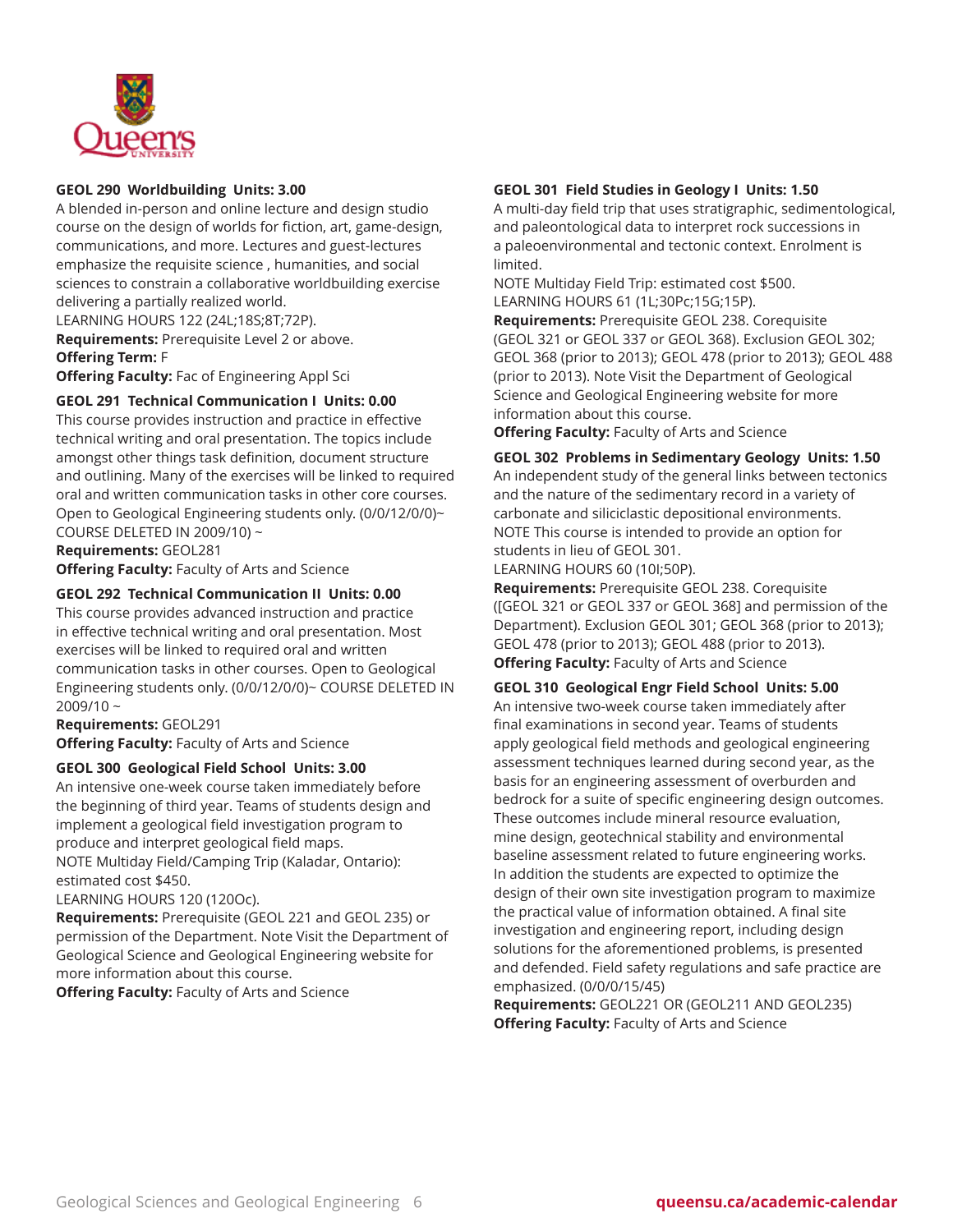

## **GEOL 319 Applied Geophysics Units: 3.00**

Geophysical methods (gravity, magnetic, electrical, and seismic) applied to engineering problems, including resource exploration and site investigation. Design of field programs considering physical principles, instrumentation, limitations, field procedures and data interpretation. Laboratory projects with geophysical equipment are undertaken.

LEARNING HOURS 121 (21L;18Lb;22T;12Oc;48P).

**Requirements:** Prerequisite GEOL 249 or permission of the Department.

**Offering Faculty:** Faculty of Arts and Science

## **GEOL 321 Analysis of Rock Structures Units: 3.00**

The nature, origin, and interpretation of deformation and fracture of rocks, and the application of structural methods to site-investigation and resource exploitation. Topics include geometric, kinematic and dynamic analysis of brittle and ductile deformation features; and examination of deformation styles in selected tectonic environments. NOTE Two single day Field Trips (Kaladar, Ontario): estimated cost \$35.

LEARNING HOURS 122 (36L;18Lb;8Oc;60P). **Requirements:** Prerequisite GEOL 221. Corequisite (GEOL 300 or permission from the Department). **Offering Faculty:** Faculty of Arts and Science

#### **GEOL 333 Terrain Evaluation Units: 3.00**

An introduction to the principles of geomorphology relevant to Geological Sciences and Geological Engineering. Identification and evaluation of terrain features using analog and digital imagery via traditional and digital (GIS) methods. Digital terrain model acquisition and analysis. Introduction to digital terrain analysis.

LEARNING HOURS 124 (36L;33Lb;55Pc).

**Requirements:** Prerequisite GEOL 104 or permission of the Department.

**Offering Faculty:** Faculty of Arts and Science

#### **GEOL 337 Paleontology Units: 3.00**

Review of the major groups of invertebrate fossils, emphasizing functional morphology, paleoecology, evolution, and geological significance.

NOTE Field Trip (Prince Edward County, Ontario): estimated cost \$35.

LEARNING HOURS 129 (36L;24Lb;6Pc;9Oc;54P).

**Requirements:** Prerequisite GEOL 238 or BIOL 202 or BIOL 200 or permission of the Department. Note Visit the Department of Geological Science and Geological Engineering website for more information about this course. **Offering Faculty:** Faculty of Arts and Science

#### **GEOL 340 Problems In Engr. Geology Units: 3.00**

Each student investigates a problem in geological engineering that is not covered in any of the available courses, and submits a written report on the topic. This course is open to students only if a suitable faculty member is available. (0/36/0/0/0)

**Requirements:** Must be registered in BASC **Offering Faculty:** Faculty of Arts and Science

#### **GEOL 341 Problems in Geology Units: 3.00**

A problem-oriented course involving a substantial amount of self-directed learning about a topic of the student's choosing, culminating in the submission of a written report. This course is open to students only if a suitable faculty member is available.

LEARNING HOURS 120 (6I;114P).

**Requirements:** Prerequisite (Level 3 or above and registration in a GEOL Major or Specialization Plan) or permission of the Department.

**Offering Faculty:** Faculty of Arts and Science

#### **GEOL 342 Special Topics in Geology Units: 3.00**

Courses offered by visiting faculty on Geological Sciences topics related to their research interests. Consult the departmental homepage for further details of specific course offerings each academic year.

LEARNING HOURS 120 (36L;84P)

**Requirements:** Prerequisite (Level 3 or above and registration in a GEOL Major or Specialization Plan) or permission of the Department.

**Offering Faculty:** Faculty of Arts and Science

#### **GEOL 343 Hydrogeology Units: 3.00**

Development of the equations governing flow and transport; sensitivity to sub-surface complexities. Field instrumentation, installation and sampling protocols, elements of groundwater investigation. Assessment of measurement techniques and interpretation of fundamental hydrogeological properties. Groundwater occurrence, flow system analysis, with a focus on designing extraction scheme.

NOTE One field trip with a transportation fee. Estimated \$35. **Requirements:** Prerequisite (GEOL 238 and CHEM 112) or permission of the Department. Note Visit the Department of Geological Science and Geological Engineering website for more information about this course.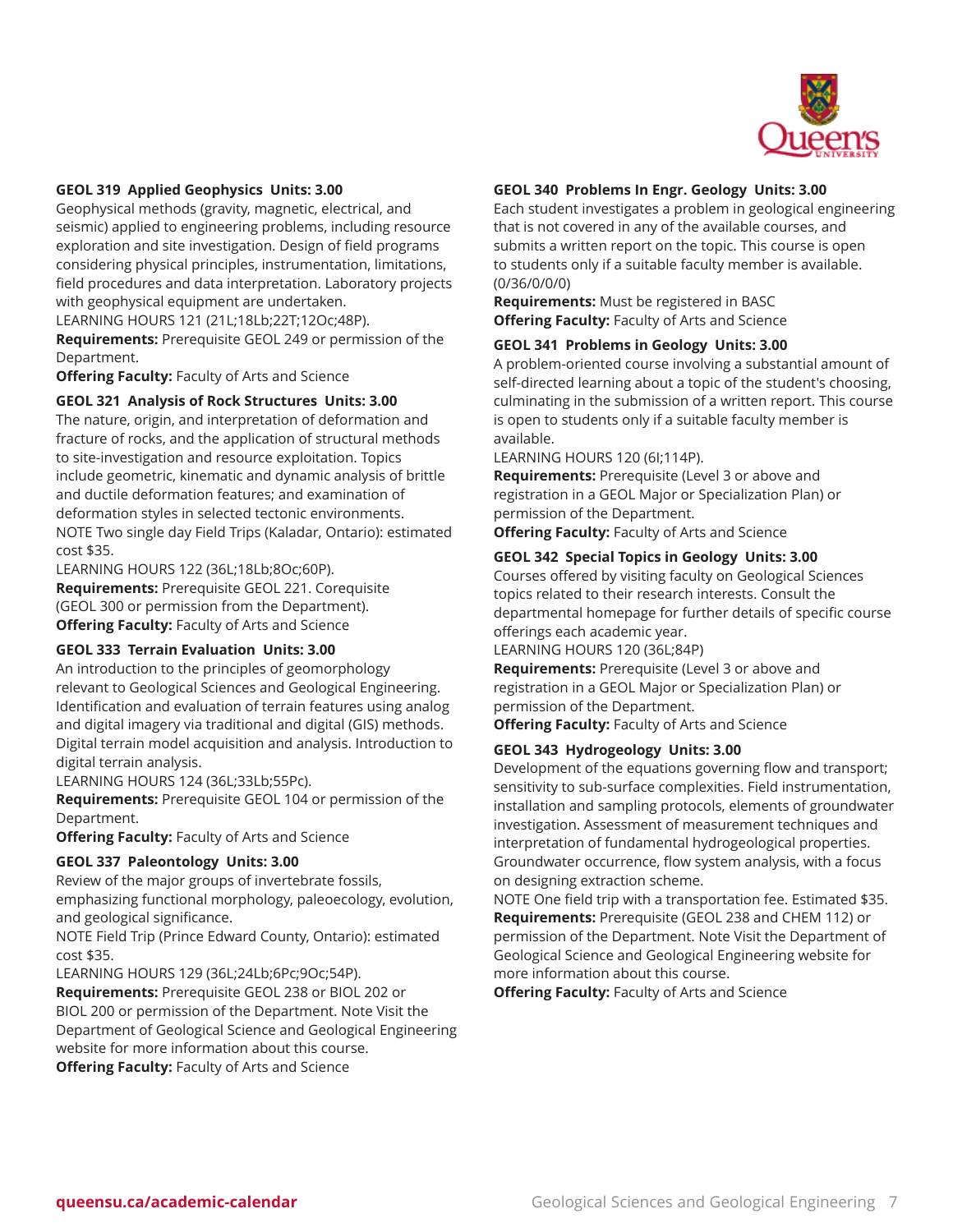

## **GEOL 352 Topics in Mineralogy Units: 3.00**

Through lectures, seminars and assigned readings selected topics in mineralogy are explored. Emphasis on the current literature and the details of mineralogical phenomena will lead to better understanding of petrologic systems. NOTE This course may not be offered every year. Please see Departmental website.

LEARNING HOURS 120 (24L;36Lb;60P). **Requirements:** Prerequisite GEOL 212 or GEOL 232. **Offering Faculty:** Faculty of Arts and Science

## **GEOL 359 Applications of Quantitative Analysis in Geological Sciences Units: 3.00**

The theory and use of numerical computational procedures to solve geo-engineering and geoscience problems. The utility, significance and widespread applicability of analytical and numerical techniques will be illustrated in the evaluation and solution of practical problems.

LEARNING HOURS 128 (36L;22T;6I;16Oc;48P). **Requirements:** Prerequisite GEOL 249 and (MATH 225 or MATH 232). Corequisite STAT 263. Exclusion GEOL 349. **Offering Faculty:** Faculty of Arts and Science

## **GEOL 362 Petrology Applied to Ore Deposit Units: 3.00**

Characterization of major ore deposit types using mineralogical, petrological, geochemical, and geophysical attributes. Design and evaluation of ore deposit models and exploration programs, including ore processing and environmental issues. Laboratory work integrates techniques to evaluate paragenetic sequences, ore grades, and engineering issues.

LEARNING HOURS 121 (33L;33Lb;55P).

**Requirements:** Prerequisite GEOL 235 or permission of the Department.

**Offering Faculty:** Faculty of Arts and Science

## **GEOL 365 Geochemical Characterization of Earth Processes Units: 3.00**

The application of thermodynamics and kinetics to the understanding of natural processes in the Earth Sciences. Distribution of the elements, and practical uses of isotopes and elemental tracers. Geochemical actions and transactions within, and among, the lithosphere, hydrosphere, atmosphere and biosphere, including the impact of human evolution and environmental geochemistry. Practical application of geochemistry to solving problems in natural systems will be emphasized. A practical involving problems, laboratory experience and field experience will be part of the course.

**Requirements:** Prerequisite (CHEM 112 and GEOL 232 and GEOL 235) or permission of the Department. **Offering Faculty:** Faculty of Arts and Science

**GEOL 368 Carbonate Sedimentology Units: 3.00**

The origin, composition and diagenesis of carbonate rocks. Study of modern carbonate sediments and depositional environments; development of facies models; petrographic and geochemical analysis of limestones and dolostones. NOTE Field Trip: estimated \$35.

LEARNING HOURS 121 (33L;18Lb;70P).

**Requirements:** Prerequisite GEOL 238 or permission of the Department. Corequisite GEOL 301. Note Visit the Department of Geological Science and Geological Engineering website for more information about this course. **Offering Faculty:** Faculty of Arts and Science

## **GEOL 390 Technical Communications II Units: 1.00 Offering Term:** W

**Offering Faculty:** Fac of Engineering Appl Sci

## **GEOL 395 Geological Practicum Units: 3.00**

Students working for a company or government in geology or environmental geology can apply for a practicum credit. Requirements: minimum 12 weeks of continuous employment, securing a faculty member as an advisor and evaluator, agreement with employer prior to commencement of work, and submission of a final report.

LEARNING HOURS 120 (120Pc).

**Requirements:** Prerequisite GEOL 104 or permission of the Department.

**Offering Faculty:** Faculty of Arts and Science

#### **GEOL 400 Advanced Geological Sciences Field School Units: 3.00**

Intense one-week field course taken after third year. Field assignments of geological interest, local and regional geology and tectonic evolution of the area visited. Daily assignments when in the field on a diversity of geological problems. NOTE Extra fees will apply to cover the cost of accommodation, travel and food. Will occur in the Fall, Winter or Summer.

LEARNING HOURS 120 (4.5L;4.5S;15G;90Oc;6P).

**Requirements:** Prerequisite (GEOL 300 and GEOL 321 and GEOL 365) or permission of the Department. Note Visit the Department of Geological Science and Geological Engineering website for more information about this course.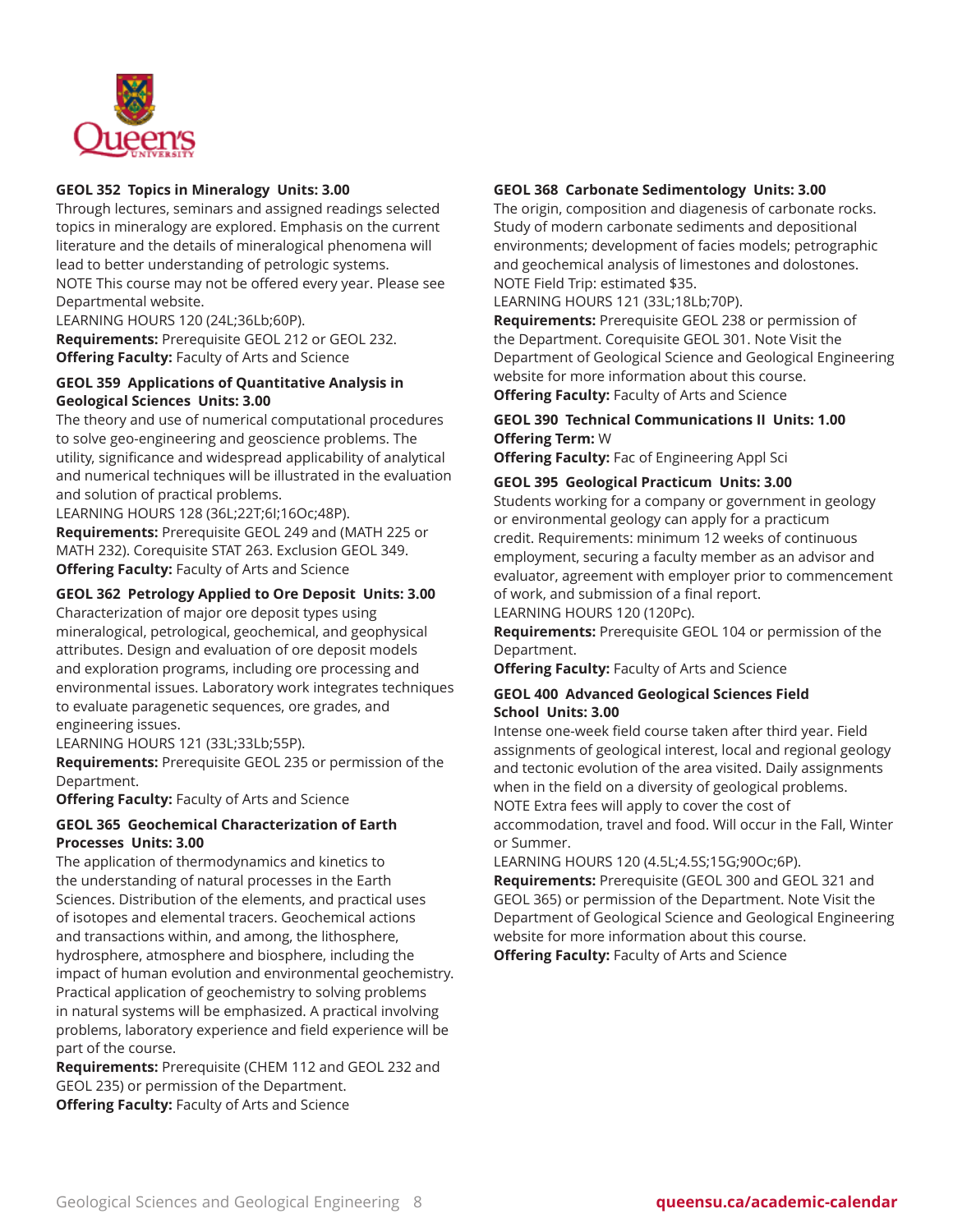

#### **GEOL 401 Field Studies in Geology II Units: 1.50**

A multi-day field trip that uses stratigraphic, sedimentological, paleontological, and structural data to interpret shall-anddeep-marine rock successions in paleoenvironmental and tectonic context. Enrollment is limited. Course runs during the week of Canadian Thanksgiving.

NOTE Multiday Field Trip (Quebec City, Quebec): estimated cost \$500.

LEARNING HOURS 61 (1L;30Pc;15G;15P).

**Requirements:** Prerequisite (A minimum GPA of 2.90 in GEOL 221; GEOL 238; GEOL 321) or permission of the Department. Corequisite GEOL 488. Exclusion GEOL 402. Note Visit the Department of Geological Science and Geological Engineering website for more information about this course.

**Offering Faculty:** Faculty of Arts and Science

## **GEOL 402 Problems in North American Geology Units: 1.50**

The self-directed detailed study of some aspect of the geological evolution of eastern North America. The topic will complement the knowledge gained in GEOL 488. NOTE This course is intended to provide an option for students in lieu of GEOL 401.

LEARNING HOURS 60 (10I;50P).

**Requirements:** Prerequisite (A minimum GPA of 2.90 or a 'PASS' (obtained in Winter 2020) in GEOL 221; GEOL 238; GEOL 321) or permission of the Department. Corequisite (GEOL 488 and permission of the Department). Exclusion GEOL 401; GEOL 368 (prior to 2013); GEOL 488 (prior to 2013).

**Offering Faculty:** Faculty of Arts and Science

#### **GEOL 403 Geotech & Geoenv Field Sch Units: 3.00**

Taylor's theorem, optimization, implicit and inverse function theorems. Elementary topology of Euclidean spaces. Sequences and series of numbers and functions. Pointwise and uniform convergence. Power series. (36/6/0/0/0) **Requirements:** (GEOL281 AND GEOL310) **Offering Faculty:** Faculty of Arts and Science

#### **GEOL 413 Eng Geomechanics & Rock Eng De Units: 4.00**

Rigorous application of geomechanics and rock engineering principles to open-ended design problems related to surface and underground excavation, construction and geo-hazard mitigation. Presentation and discussion of design methodologies and case histories are followed up by related analysis and design problems incorporating industry standard software. Emphasis on the inherent variability of geomaterials and implications for integrated site-investigation planning, quantitative risk assessment, design decision-making and performance-monitoring. A field excursion will be included. (0/0/0/12/36) **Requirements:** (GEOL281 AND GEOL310) OR (GEOL281 AND

MINE325) OR (GEOL281 AND GEOL310) OR (GEOL281 AND GEOL321) OR (GEOL281 AND GEOL310) **Offering Faculty:** Faculty of Arts and Science

## **GEOL 418 Petroleum Geology Units: 3.00**

The origin, migration and accumulation of petroleum resources, emphasizing typical reservoir styles, potential reservoir lithologies, methods of exploration and basic concepts of formation evaluation. Concepts and applications equip students with the basic principles necessary to undertake petroleum industry exploration and production. Laboratory exercises include a major exploration problem and presentation. Offered in 2009-2010 and in alternate years thereafter.

NOTE This course may not be offered every year. Please see Departmental website.

LEARNING HOURS 129 (36L;33Lb;60P).

**Requirements:** Prerequisite GEOL 238 or permission of the Department. Corequisite GEOL 321.

**Offering Faculty:** Faculty of Arts and Science

#### **GEOL 419 Geophysics Field School Units: 3.00**

This 12-day, intensive field course focuses on field and laboratory techniques using a wide array of geophysical site investigation and exploration methods. Review lectures on instrument theory and principles of exploration program design. The course culminates in an exercise to design and implement an integrated geophysical site investigation. NOTE Please contact the Department for more information. Estimated cost \$800.

#### LEARNING HOURS 120 (8L;12G;60Pc;40P).

**Requirements:** Prerequisite GEOL 319 or permission of the Department. Note Visit the Department of Geological Science and Geological Engineering website for more information about this course.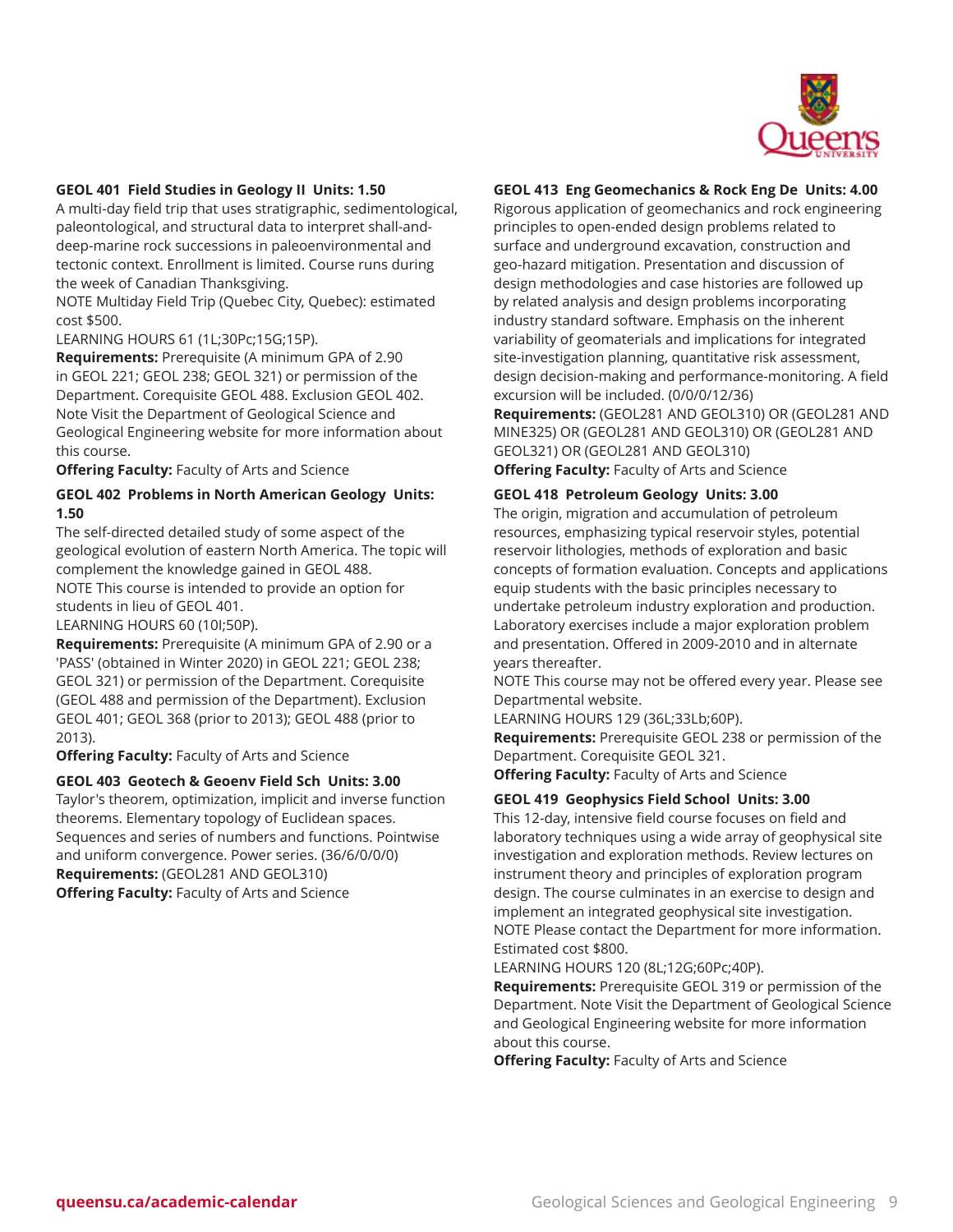

## **GEOL 438 Topics in Sedimentary and Petroleum Geology Units: 3.00**

A course on a topic in the field of sedimentary geology, sedimentary geochemistry, basin analysis and/or petroleum geology.

NOTE Consult the Chair of Undergraduate Studies for details of specific course offerings each academic year. **Requirements:** Pre Lvl 3 in GEOL Maj/med or s **Offering Faculty:** Faculty of Arts and Science

## **GEOL 439 Advanced Applied Geophysics Units: 3.00**

Advanced theory and techniques for acquisition, processing and interpretation of geophysical data. Solve a problem from idea, strategy, data acquisition, processing, to interpretation and deliverables. Design projects exploit seismic, gravity, magnetic, EM methods, in oil/gas/mineral exploration, nearsurface prospecting and site investigation. LEARNING HOURS 128 (21L;24G;35I;24Oc;24P).

**Requirements:** Prerequisite (GEOL 249 and GEOL 319) or permission of the Department.

**Offering Faculty:** Faculty of Arts and Science

**GEOL 442 Geological Engineering Thesis Units: 3.00 Requirements:** GEOL442 excludes GEOL443 **Offering Faculty:** Faculty of Arts and Science

**GEOL 445 Site Invest. & Case Histories Units: 3.50** The course provides an overview of current geological engineering problems and innovative solutions, and relies on guest speakers, most of whom are practicing professional engineers. Topics such as professional practice and liability, engineering ethics, provincial and national environmental legislation, and the Occupational Health and Safety Act are presented and discussed. Guest lecture topics may include: buying and selling professional services, water supply management, contaminant abatement and/or remediation, management of engineering construction. Starting in Fall 2009, a one-day field exercise in engineering surveying methods will be held early in the term. (0/0/7/5/30) **Requirements:** Must be registered in BASC **Offering Faculty:** Faculty of Arts and Science

## **GEOL 446 Engineering Design Project I Units: 3.00**

Student teams research, prepare a design work plan and carry out a "Phase I" engineering investigation for a major, open-ended geological engineering project, in consultation with a Management Board comprising geological engineering faculty. Work plans adhere to current national and/or provincial regulations as appropriate, and include scope definition, development of a range of technical solutions to the engineering problem, cost analyses and project scheduling tasks. Design meetings are recorded in the form of minutes submitted to the course Management Board and time sheets are submitted. Engineering project work plans are presented and defended to a committee comprising faculty and external engineers. Evaluation is based on the presentation and the team-written preliminary design report. These reports form the basis for more in depth design work in Geol 447 in the winter. Students must register in both GEOL 446 and 447. (0/0/6/0/30)

**Requirements:** Must be registered in BASC **Offering Faculty:** Faculty of Arts and Science

**GEOL 447 Engineering Design Project II Units: 5.00**

Student teams carry out design work, including detailed analysis, synthesis, and presentation for the open-ended engineering projects proposed and initiated in GEOL 446. Projects adhere to current national and/or provincial regulations as appropriate, and include further development of engineering solutions while controlling project schedule, budget and critical path design objectives. Data are obtained from industrial sources, government documents, engineering reports, the appropriate literature, and field studies and testing. Design projects, including methodologies, budgeting and technical components will be defended in class to a committee. Evaluation is based on two presentations and the team-written design report. Students must register in both GEOL 446 and 447. (0/0/0/0/60)

**Requirements:** (GEOL445 AND GEOL446) OR (GEOL445 AND GEOL472) OR (GEOL445 AND GEOL446) **Offering Faculty:** Faculty of Arts and Science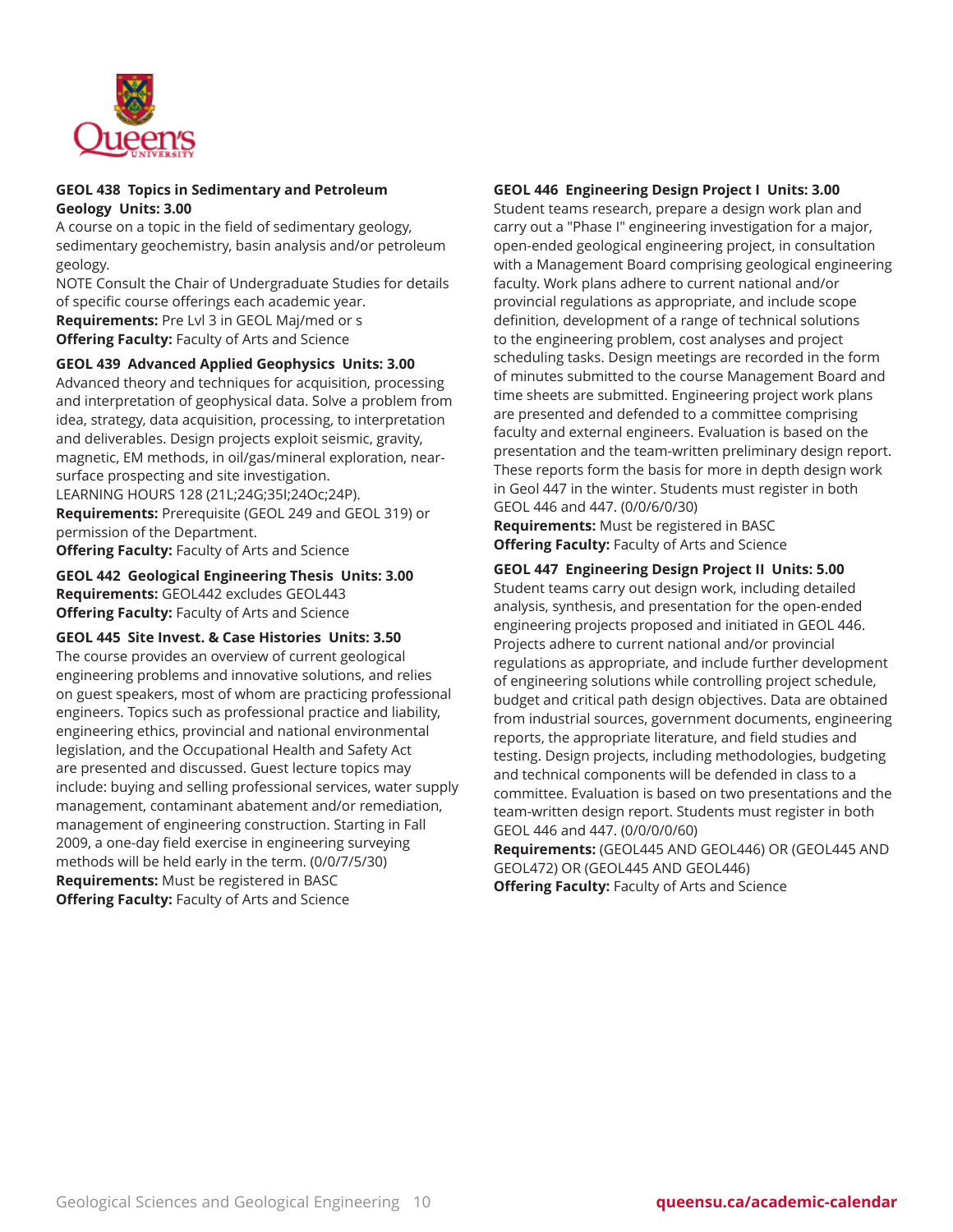

## **GEOL 452 Instrumental Techniques Applied to the Study of Solids Units: 3.00**

The theory and practical aspects of the techniques of X-ray powder diffraction and scanning electron microscopy are studied. Other techniques including Mossbauer, infra-red spectroscopy, and nuclear magnetic resonance spectroscopy will also be covered. An extensive term project is required where the student employs these techniques to study a material of their choice.

NOTE This course may not be offered every year. Please see Departmental website.

LEARNING HOURS 120 (24L;36Lb;60P).

**Requirements:** Prerequisite GEOL 232 or permission of the Department.

**Offering Faculty:** Faculty of Arts and Science

#### **GEOL 462 Advanced Petrogenesis and Metallogenesis Units: 3.00**

Igneous petrology, geochemistry and fluid-rock interaction applied to metallogeny and ore genesis. Case studies in mineral chemistry and geochemistry. Lectures, critical reading, laboratory work and seminars will provide an advanced understanding of the major ore-forming processes in a geodynamic setting and applications to mineral exploration.

LEARNING HOURS 120 (24L;12S;36Lb;48P). **Requirements:** Prerequisite (GEOL 362 and GEOL 365) or permission of the Department.

**Offering Faculty:** Faculty of Arts and Science

## **GEOL 463 Spatial Information Management in the Geosciences Units: 3.00**

An introduction to spatial information management focusing on methods to support and extend geological mapping, mineral and petroleum exploration, and engineering site investigation. Computers and computation, GIS software and theory, spatial simulation and analysis, databases and data management, and design of effective decision support solutions.

NOTE This course may not be offered every year. Please see Departmental website.

LEARNING HOURS 112 (33L;24Lb;55Pc).

**Requirements:** Prerequisite GPHY 243 or GEOL 333 or permission of the Department.

**Offering Faculty:** Faculty of Arts and Science

## **GEOL 464 Visualization in the Geosciences Units: 3.00**

An introduction to 3D visualization of natural sciences data with a focus on methods relevant to geological engineering, mineral exploration, and geoscience research. Perception, representation, and analytical methods. Design tools and data integration methods. Temporal analysis of natural sciences data. LiDAR data analysis. Global and local models. LEARNING HOURS 129 (24L;8S;27Lb;48Pc;22P).

**Requirements:** Prerequisite GEOL 463 or permission of the Department.

**Offering Faculty:** Faculty of Arts and Science

## **GEOL 466 Isotopes and the Environment Units: 3.00**

This course is designed to expose advanced students in the fields of biology, chemistry, geography or geology to the principles of stable isotope and radiogenic isotope systematics in natural processes. Emphasis will be placed on the use of isotopes in tracing elemental cycles, biological cycles and hydrologic cycles and how some isotopes can be used to place constraints on the timing of specific events in these cycles.

NOTE This course may not be offered every year. Please see Departmental website.

LEARNING HOURS 120 (36L;12S;12Lb;60P).

**Requirements:** Prerequisite CHEM 112 or permission of the Department.

**Offering Faculty:** Faculty of Arts and Science

## **GEOL 472 Economic Analysis Methods in Geological Engineering Units: 3.00**

Cost, risk, and return characteristics of mineral exploration; introduction to economic evaluation; cash flow and time value concepts; discounted cash flow methods; mining taxation considerations; sensitivity and risk analysis techniques; exploration economics and strategies; evaluation of exploration projects; exploration planning issues.

**Requirements:** Prerequisite GEOL 235 and permission of the Department.

**Offering Faculty:** Faculty of Arts and Science

#### **GEOL 475 Exploration and Environmental Geochemistry Units: 3.00**

Rock-water interaction and element migration in near surface environments applied to environmental and exploration problems. Students learn field and analytical techniques, evaluate and interpret geochemical data, and design solutions related to geochemical hazards to human health, environmental impact of mining, and detection of mineral deposits.

**Requirements:** PRE geol365 and excl **Offering Faculty:** Faculty of Arts and Science